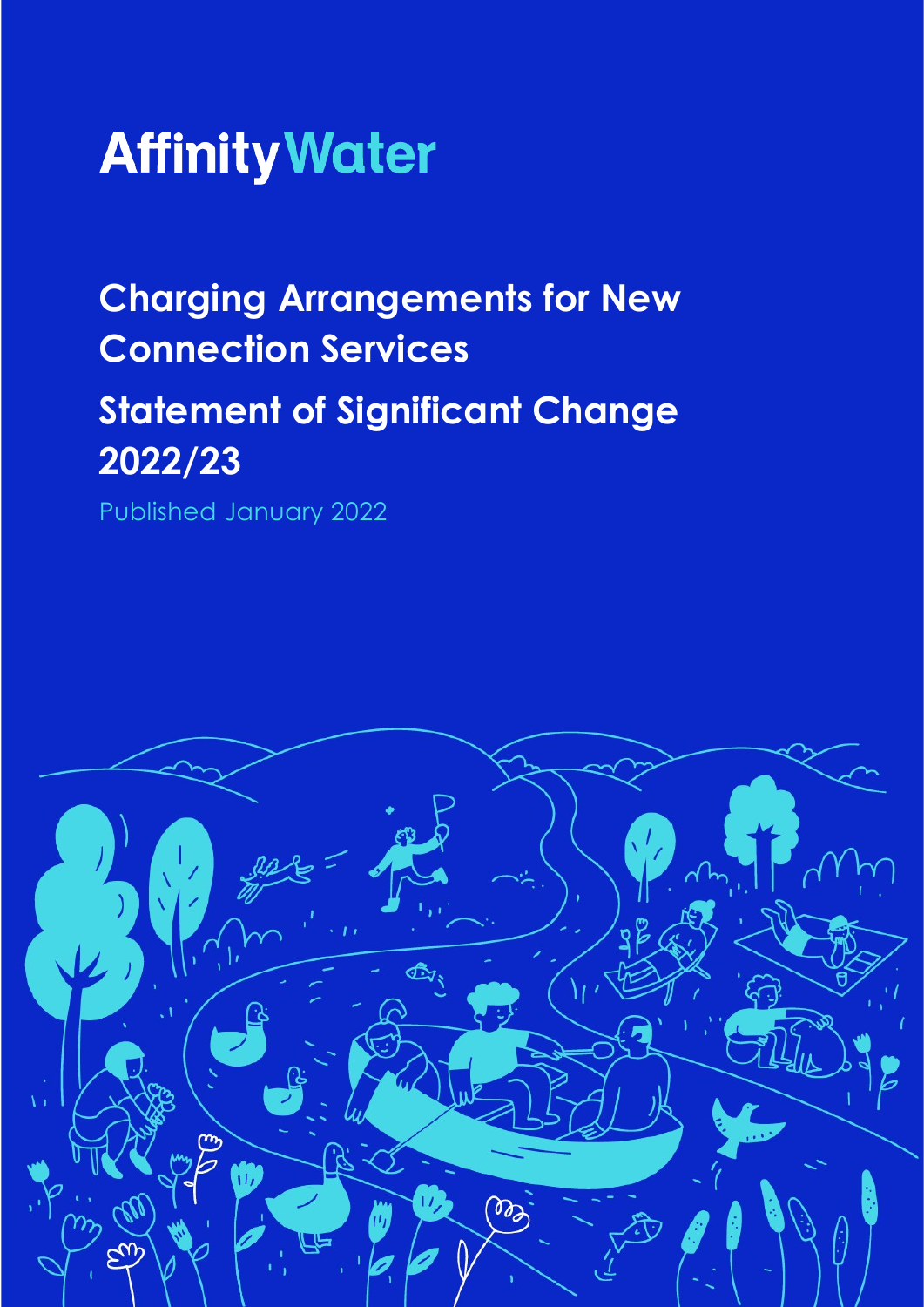## **Introduction**

The purpose of this statement is to provide our stakeholders with information on changes to the structure of our charges and any other significant changes to our charges which are anticipated for the 2022/23 charging period beginning 1st April 2022.

The information included in this document is published in accordance with the [new](https://www.ofwat.gov.uk/wp-content/uploads/2021/10/Charging_Rules_For_New_Connection_Services_Effective_April_2022.pdf)  [connections charges scheme rules](https://www.ofwat.gov.uk/wp-content/uploads/2021/10/Charging_Rules_For_New_Connection_Services_Effective_April_2022.pdf) issued by Ofwat. We will publish our New Connection Charging Arrangements and Summary of Developer Services Charges by 1st February 2022.

Affinity Water Developer Services provide advice and guidance, and if requested, delivery capability for the provision of new water services for developer customers, including self-lay providers and new appointments and variations.

If you would like further information, including details on how to apply for a developer services activity, please see our website[: https://www.affinitywater.co.uk/developing.](https://www.affinitywater.co.uk/developing)

### **Significant Changes**

For the 2022/23 charging period the industry will use a new set of consistent worked examples; ours can be found in both our New Connection Charging Arrangements and Summary of Developer Services Charges publications. These can be found [here.](https://www.affinitywater.co.uk/developing/our-charges) We use these to help determine significant changes to our charges and the impacts that may be felt by our customers.

There is a significant increase to the total charge of some of our worked example calculations which exceed the 10% guideline threshold outlined in the latest Ofwat Information Notice. These are set out in the table below.

| <b>Scenario</b> | <b>Description</b>                                                                                                         | <b>Equivalent</b><br>21/22<br><b>Charge</b> | 22/23<br><b>Charge</b> |
|-----------------|----------------------------------------------------------------------------------------------------------------------------|---------------------------------------------|------------------------|
|                 | Single connection to a house from an existing main                                                                         | £2.152                                      | £2.212                 |
|                 | Single connection to a block of flats from an existing main                                                                | £3,782                                      | £6,331                 |
| 3               | Medium housing development requiring new mains and<br>communication pipe (excavation and reinstatement by others)          | £54,654                                     | £76,384                |
| $\overline{4}$  | Medium housing development requiring new mains and<br>communication pipe (excavation and reinstatement by Water<br>Company | £96.674                                     | £104,254               |
| .5              | Large housing development requiring new mains and communication<br>pipe (excavation and reinstatement by others)           | £181,590                                    | £265,888               |
| 6               | Large housing development requiring new mains and communication<br>pipe (excavation and reinstatement by Water Company)    | £326.152                                    | £361,128               |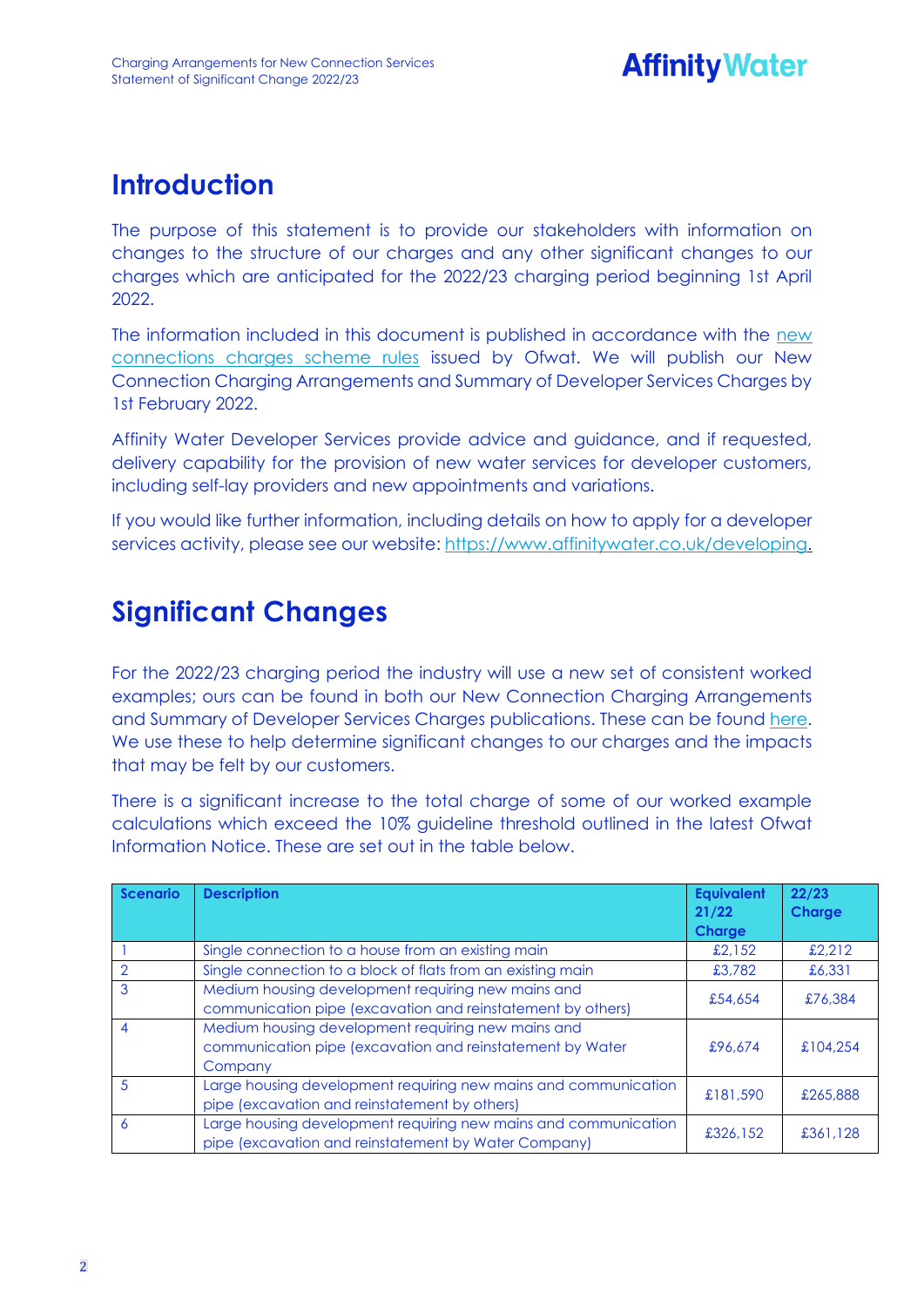

Our Board of Directors have assessed the effects of the new charges on customers' bills for a range of different types of developments using the above information and approves the impact assessments and handling strategies developed

These significant changes are also referred to in our Board Assurance Statement, which can be found [here.](https://www.affinitywater.co.uk/developing/our-charges)

Further information on the detail of the significant changes, the drivers and the handling strategies can be found below.

# Onsite Charges

Our onsite charges are increasing for 2022/23. This is due to a combination of the following:

#### **New delivery rates**

From April 2021, we are working with new delivery partners in our region to carry out works for developer services. Some of our rates have increased and this is reflective of a general increase in the cost in providing services across the construction industry as a result of wholesale increases in material costs. During the procurement process for our delivery partners, we worked to ensure we achieved the best possible rates, while maintaining cost-reflectivity for these activities. These assurance activities included:

- o Extensive commercial analysis, both using a full basket of rates, the top 60 rates used in developer services, as well as assessment of cost against new connections charging worked examples
- o Market testing of all rates submitted as part of the procurement activity compared to more general market rates for the same activities
- o Request for overheads to be split out from the rates to give clear transparency of overheads vs costs
- o Inclusion of a 'right to audit' clause within the contract to ensure that our charges always remain cost reflective

#### **Material shortages and supply chain increases**

We are currently impacted by wholesale increases in the cost of materials. We are obliged to ensure this increase is reflected in our charges, to ensure that fair competition in our region can be maintained. As such, material increases have been calculated using index mechanism tracking and are reflective of the increase in costs we are predicting moving into 2022/23. This increase is not specific to the Affinity Water region. We are working closely with our delivery partners and supply chains to forecast as far in advance for the supplies required for developer services activities to mitigate the impact, however, we are already experiencing the impact of these costs and it is vital that we reflect these in our onsite charges moving forwards to protect competition.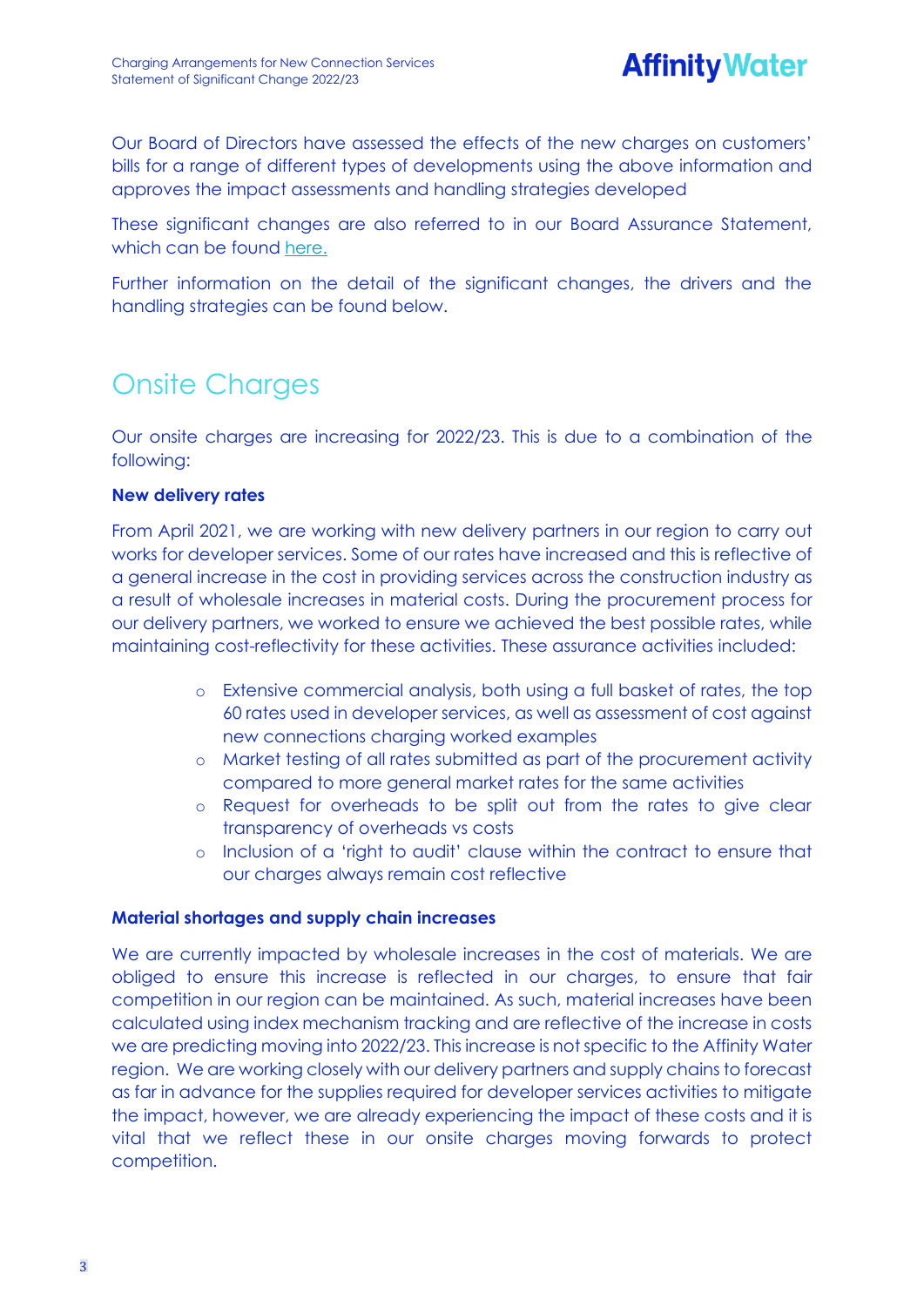# **Affinity Water**

#### **Inflation (CPIH)**

While our delivery rates absorb a proportion of inflation - 0.7% - inflation is added to our construction rates as well as our pre-construction and post-construction fees. CPIH has been confirmed at 4.58%, which is much higher than previous years. This therefore has a material impact on our ability to maintain inflation below the 10% threshold for significant change.

### Infrastructure Charge and Income Offset

There is no significant change to the structure or methodology in calculating our infrastructure charge for 2022/23; it remains a per property (domestic) flat rate. However, there is a significant increase to the value of our infrastructure charge for the coming year. The infrastructure charge is moving from £249 to £366. This increase is primarily due to an incorrect assumption in previous years.

Our infrastructure charge calculation has been assured internally and externally, to ensure that it is a cost reflective position and maintains a forward-looking five-year period as its calculation basis, in line with Ofwat Charging Rules. The detail behind this calculation can be found in our charging arrangements [here.](https://www.affinitywater.co.uk/developing/our-charges) This has been openly discussed with key stakeholders throughout our consultation period, to give early warning of an increase. Further information on our handling strategies can be found below.

Our income offset calculation methodology has been revised to align with best practice and ensure we maintain a balance of charges between the contribution developer customers and household customers make for the provision of infrastructure, as required under the Charging Rules.

The 2022/23 income offset value is significantly lower than 2021/22. The income offset value is moving from £387 to £345.

The amended calculation has undergone consultation with our customers as well as internal and external assurance. The detail behind this calculation can be found in our charging arrangements [here.](https://www.affinitywater.co.uk/developing/our-charges)

### **Handling Strategies**

Through our consultation work, we understand that our developer customers are keen that our charges are reflective of the work we carry out. We have an obligation under competition law to ensure our charges are cost reflective, and this is also governed through a general charging principle. We recognise that any increase may have a negative impact on our developer customers, therefore, we have taken the following steps to help our customers plan for the increases to our charges and ultimately attempt to mitigate any negative impacts: